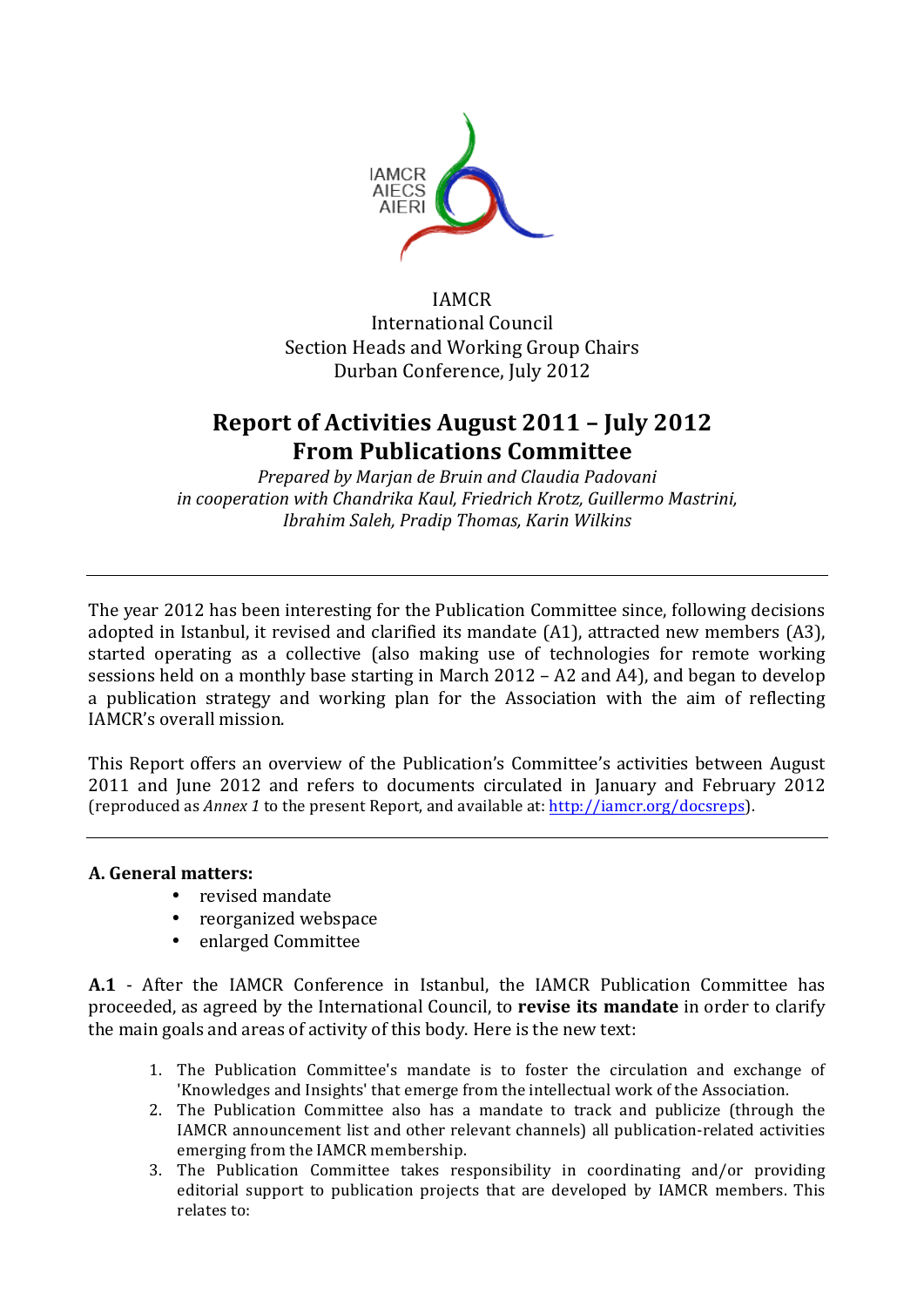- **IAMCR** book series
- Conference books
- The Association's Newsletter as a means of information exchange among the membership.
- 4. The Publication Committee works to foster linguistic and cultural diversity in/through publication activities and to promote better connection between IAMCR and regional academic association, particularly in a South-North perspective, by means of information exchange and cooperation on matters related to the circulation of knowledge and scholarly contributions.
- 5. The Publication Committee is committed to investigating opportunities and options to promote Open Access to IAMCR publication activities.
- 6. The Publication Committee should guarantee that all publication-related activities within the Association are presented, and related information is made accessible, in a consistent manner through the IAMCR website.

A.2 - The Publication Committee has also **reorganized its presence on the IAMCR website**, to include access to past reports and relevant documents. All such documents are now available on the web-space of the Publication Committee in the IAMCR website (http://iamcr.org/pubcom-home-news).

**A.3** – The Publication Committee has also attracted new members, as agreed by the International Council in Istanbul, reflecting the gender, cultural and disciplinary diversity of the Association. All invited IAMCR members responded positively with enthusiasm, showing the commitment of IAMCR's constituency and recognizing the importance of articulating a publication strategy for the Association.

# The **current composition of the Publication Committee** is:

**Coordinators** 

- Marjan de Bruin (Jamaica)
- Claudia Padovani (Italy)

(New) members

- Chandrika Kaul (India)
- Friedrich Krotz (Germany)
- Guillermo Mastrini (Argentina)
- Ibrahim Saleh (South Africa)
- Pradip Thomas (Australia)
- Karin Wilkins (USA)

A.4 - The new Publication Committee has adopted **long distance communication modes** that allowed participants, though scattered around the world, to exchange and share information and ideas, and to operate properly in preparation for the Durban Conference.

# *Operational arrangements and virtual meetings*

As far as operational arrangements, after the new PC was announced to the IAMCR EB and membership (March 2012), it started operating by a) making use of e-mails, b) holding a **monthly skype meeting, and c) setting up a space in dropbox** to make available the minutes of meetings and relevant documents. Such virtual meetings have been coordinated by Claudia Padovani and Marjan de Bruin, and have witnessed a lively participation by new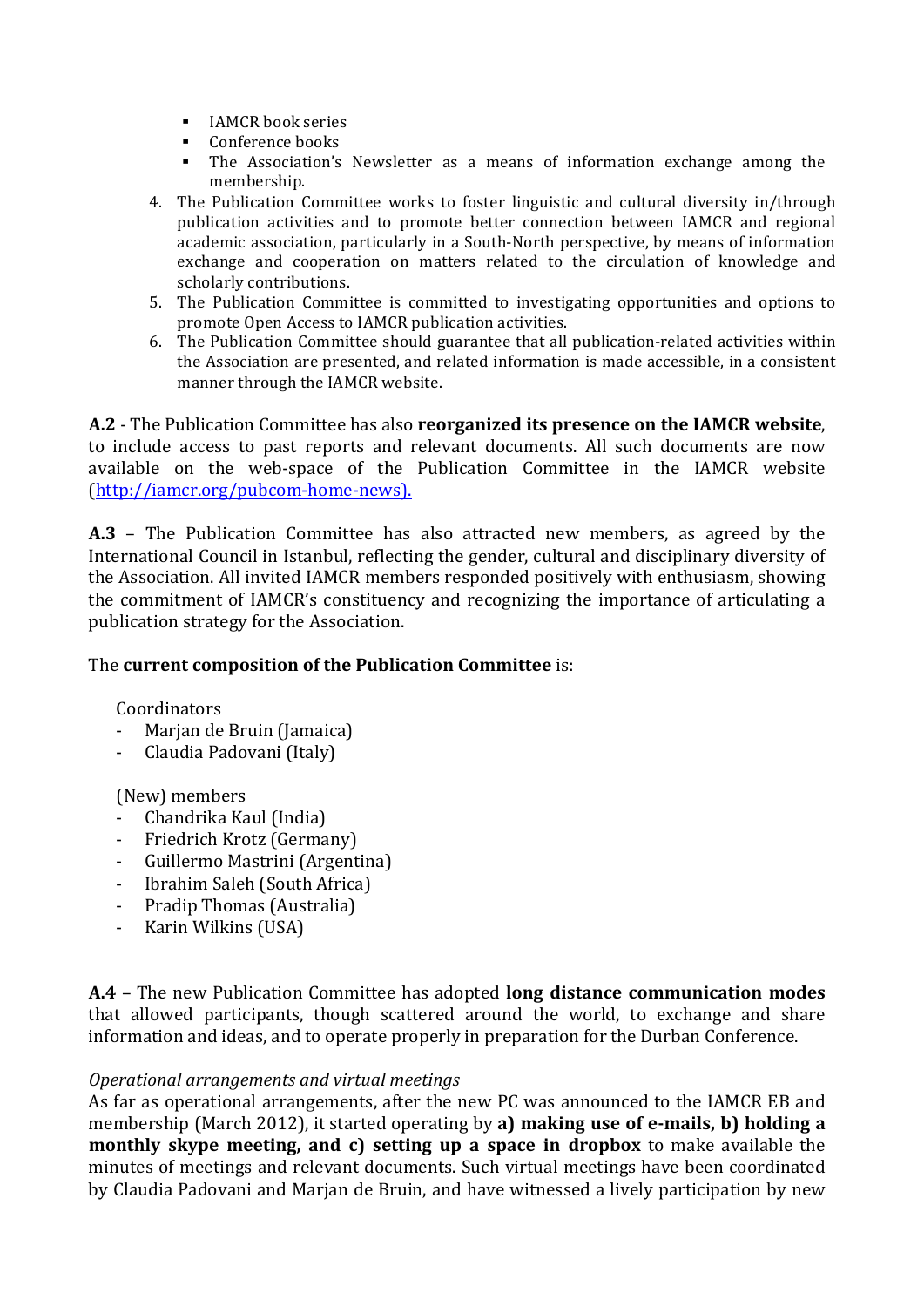members from the very beginning; this experience confirms the appropriateness of the decision to enlarge the group in order to share activities but also to develop a more diverse and articulated platform for publication-related issues within the IAMCR.

- First virtual meeting, March 22, 2012
- Second virtual meeting, April 12, 2012
- Third virtual meeting, May 14, 2012
- Fourth virtual meeting, May 21, 2012
- Fifth virtual meeting, June 19, 2012
- Sixth virtual meeting, July 3, 2012

Amongst the various matters the new PC has discussed:

- a. **Previous work** >> De Bruin and Padovani have shared the work done by the PC in previous years, including management of the Hampton series (related challenges and lessons learned) and the collective effort to develop a publication strategy (conducted in the course of 2010 and presented at the IAMCR conference in Braga, documentation available at http://iamcr.org/docsreps).
- b. **Interests and expertise of new committee** >> by getting to know each other, and sharing respective interests and competences, spaces for contribution by all new components of the PC have been identified.
- c. The **meaning of the mandate** to identify shared principles and priorities for the Committee to operate >> ideas have been put forward to make better known and more widely accessible the knowledge produced within the association, in due consideration of the diversity of disciplinary, cultural and linguistic perspectives of its members.
- d. **Initial concrete actions** >> in particular in view of identifying potentially interested publishers in different cultural and linguistic regions and of finalizing agreements with publishers that had already been contacted (see below).
- e. The PC has also begun **discussing how to organize in a systematic manner** a number of issues that emerged over the past few years, and to address them in the global context of challenges posed to intellectual work and its distribution, including policies adopted by publishers concerning copy rights and open access, translation, decentralization.

In order to keep record of all activities, and to make its operation transparent to the IAMCR constituency, **the Committee is also organizing an archive of its working documents**, meeting minutes, and all individual comments contributed by PC members (for now through the use of dropbox).

All this is currently informing the PC's discussions around a global publication strategy; but a first synthesis of discussion can be found in *Annex* 2 of the present Report (edited by Friedrich Krotz).

# B. Ongoing activities: publications, publishers and the development of an IAMCR **strategy**

# **B.1 – Hampton series**

Regarding the Hampton/IAMCR series, as in previous vears, the Publication Committee has been: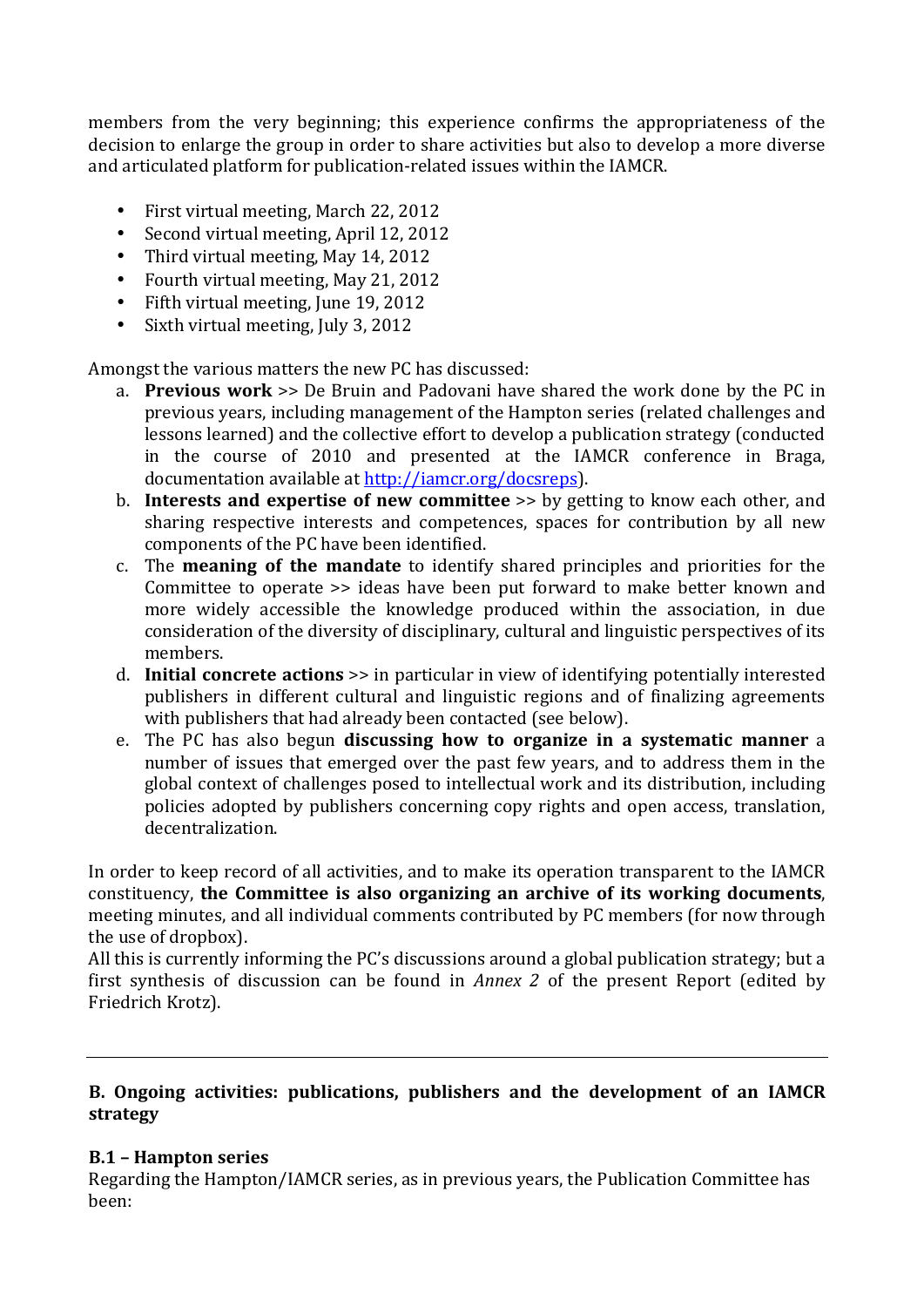- Working with the blind peer reviewers. Not many proposals have come in (actually the PC has only been dealing with two new proposals), since Hampton is no longer accepting new titles and no final decision has been taken as to what publisher IAMCR will be partnering with in the future.
- Communicating reviewers' feedback on Proposals to potential authors. All reviewers' feedback was communicated to the potential authors.
- Monitoring ongoing work on publication proposals for which contracts had been issued in previous periods.

Volumes published in the course of 2011 and 2012:

- 2011, September: Peter Putnis, Chandrika Kaul and Jurgen Wilke *International Communication and Global News Networks: Historical Perspectives.*
- 2012, March: Cesar Bolaño, Guillermo Mastrini and Francisco Sierra (eds.). *Political Economy, Communication and Knowledge. A critical Latin-American perspective.* (with a Prologue by Armand Mattelart)
- 2012, March: Andrea Baker, *Virtual Radio Ga Ga, Youths, and Net-Radio: Exploring Subcultural Models of Audiences.*
- Expected 2012, July: Rousiley, Maia. *Deliberation, the Media and Political Talk.*
- Expected 2012, August: Cosette Castro and André Barbosa Filho. *Digital Communication - a South American perspective.*

# **B.2 – Wiley Blackwell Hanbooks**

Series Editor: Annabelle Sreberny

- 2011, Virginia Nightingale, (Ed.), *The Handbook of Media Audiences*
- 2011, Janet Wasko, Graham Murdock and Helena Sousa (Eds.), The Handbook of *Political Economy of Communications.*
- 2011, Robin Mansell and Marc Raboy (Eds.), *The Handbook of Global Media and Communication Policy.*
- Under contract, autumn 2011: Karin Gwinn Wilkins, Thomas Tufte, & Rafael Obregon, *Handbook on Development Communication & Social Change.*
- Under contract, spring 2012: G. Khiabany, H. Tawil-Souri and T. Sabry (Eds.), *Handbook of Middle Eastern Culture and Media.*

# **B.3** - Steps taken to identify new publishers.

Since 2010 the Publication Committee has worked to identify new publishers and to create the conditions for cooperation towards new (one or more) IAMCR book series.

The Publication Committee, in its enlarged composition, has considered the new publishers with whom there had already been contacts (Palgrave, IB Tauris) and identified other potential publishers, while discussing the pros and cons of cooperating with each of them. Issues such as international distribution, hard cover and paperback publishing, workload for authors and editors, publishing languages, copyrights and open access policies through eBooks production were addressed. Thus the outline of a publication policy emerged and the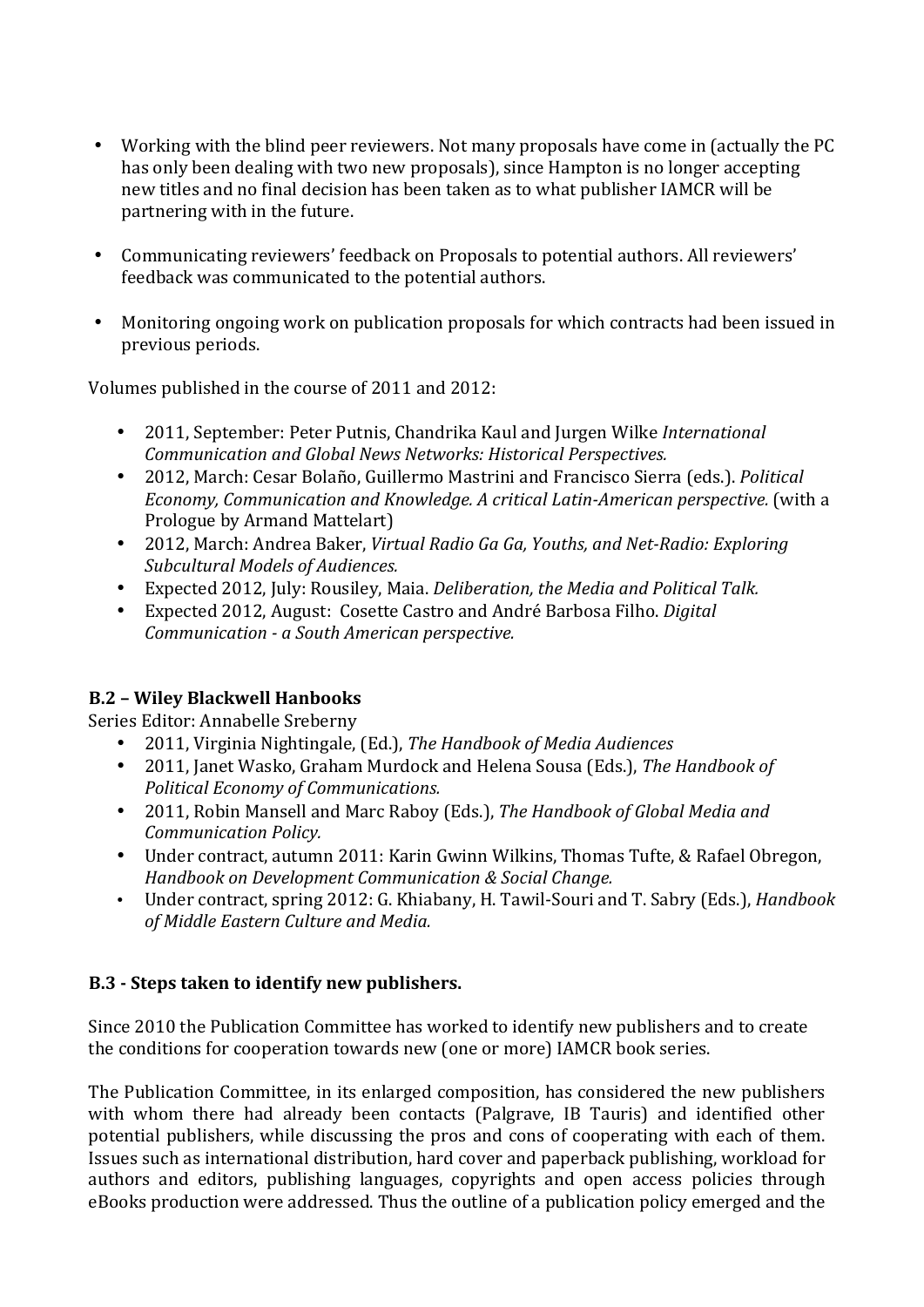PC has attempted to articulate a framework that reflects: the mission of the association, the mandate of the Committee, and a number of core principles concerning access to knowledge for all. This is synthesized in a first version prepared by Friedrich Krotz, to be further discussed in Durban (see Annex 2).

On the basis of such discussions, a set of questions has been prepared and posed to different publishers, including:

- Palgrave Macmillan: Felicity Plester, Senior Commissioning Editor for Culture & Media/Literature with **Palgrave Macmillan**. John and Claudia met her in Braga and the PC has been in contact with since.
- IB Tauris: Philippa Brewester from IB Tauris. The President approached Brewester, and Tauris is willing to move quickly.
- **Intellect Books** (Bristol): VP Downing approached this publisher.
- **South Bond** (Penang, Malaysia)
- **Gedisa** (Latin America)
- Iournals in Africa

*Annex* 3 to this Report presents the set of questions that have been posed to the above mentioned publishers. The result of such investigation will be discussed in Durban by the Committee and a note about decisions taken will be circulated after the Conference.

# **C.** Issues to be discussed by the Publication Committee in Durban

No final decision has been taken as for which publishers the IAMCR Publication Committee is going to engage with formally; nor on the delicate aspects of dealing with languages and cultural diversity. But the Committee feels the preparatory work done over the past months will serve as a basis for fruitful discussions in Durban and decisions – concerning the overall strategy and individual agreements with new publishers - are expected as an outcome of discussions the PC will have at the Conference.

In Durban the PC will present its Report to the Section Heads and Working group meeting and to the IC, it will meet three times and will be ready to bring the results of its discussions to the Plenary Assembly on the last day, if space is allocated for a short contribution.

Amongst the issues to be discussed in Durban:

- $\triangleright$  Development of a **strategic plan 2012-2016**: basics of an overall publication strategy in line with the new mandate of the PC (including book series, newsletter etc: starting from January report 2012)
- $\triangleright$  Development of a **working plan towards Dublin** 2013
- $\triangleright$  Further **development of communication modes** of the Committee: archive to access meeting records, regular contribution to the newsletter etc.
- **Issues concerning language and cultural diversity:** to be addressed also in the context of similar discussions taking place in the IAMCR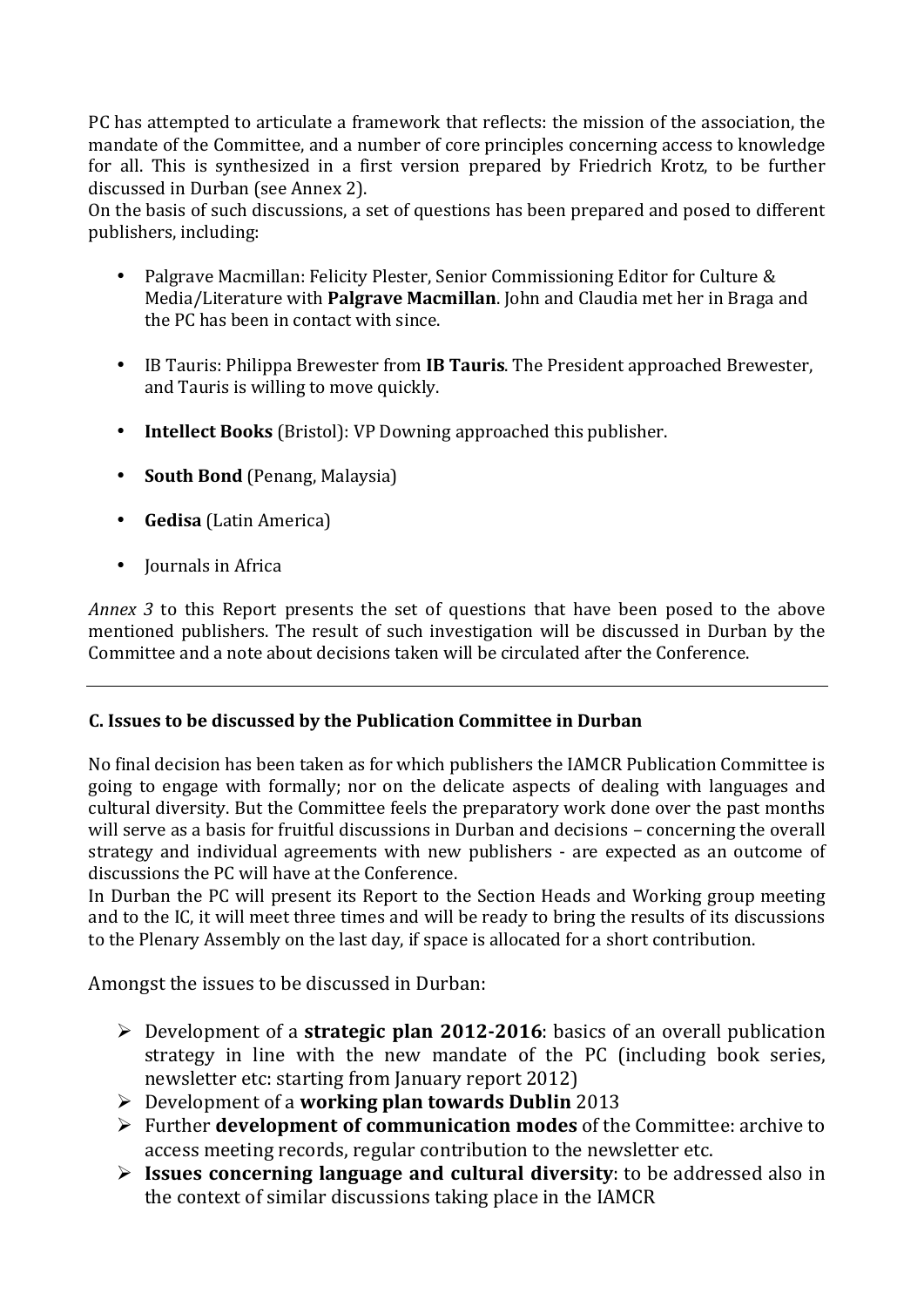**Appendix 1 Progress Report, January 2012**



### **IAMCR Publication Committee Progress Report January 2012**

Following the presentation of the Publication Committee's Report at the Istanbul Conference (in the meetings of section heads and working group chairs and in the IC) the Publication Committee was asked to work on three aspects:

- Reformulating the mission and mandate of the Publication Committee;
- Revising the composition of the Committee and suggest names of possible members;
- Defining a Scope of Work for the new Publication Committee.

The present working document provides basic elements of the progress made on the different aspects, including elements for further discussion, as well as open issues.

#### I. **Reformulating the mission and mandate of the Publication Committee**

We have produced a revised version of the mandate for the IAMCR Publication Committee. Building on discussions at IAMCR Conferences in 2009, 2010 and 2011 and on the collective effort carried on in 2010 to outline a publication strategy for IAMCR, the mandate aims at better reflecting the relevance of publications in the life of the Association and adequately responding to related activities by IAMCR members. The proposed text for the new mandate will be circulated in the coming days for comments by the IC and EB.

#### **II. Revising the composition of the Committee and suggest names of possible members**

In order to carry on its revised mandate, the Publication Committee should be composed of (at least) five members reflecting the disciplinary, gender, cultural and linguistic diversity of the Association, in order to better serve the multi-vocal approach of the IAMCR. We propose the following criteria for enlarging the Publication Committee:

- 5/6 members
- balanced gender composition
- adequate representation of research areas in communication studies
- geo-cultural and linguistic diversity
- some experience in publishing-related activities and/or fresh perspective to better serve the multivocal approach of the IAMCR. Following the decision adopted by the IC at the Istanbul Conference, we are currently contacting IAMCR members who will be invited to join the Publication Committee.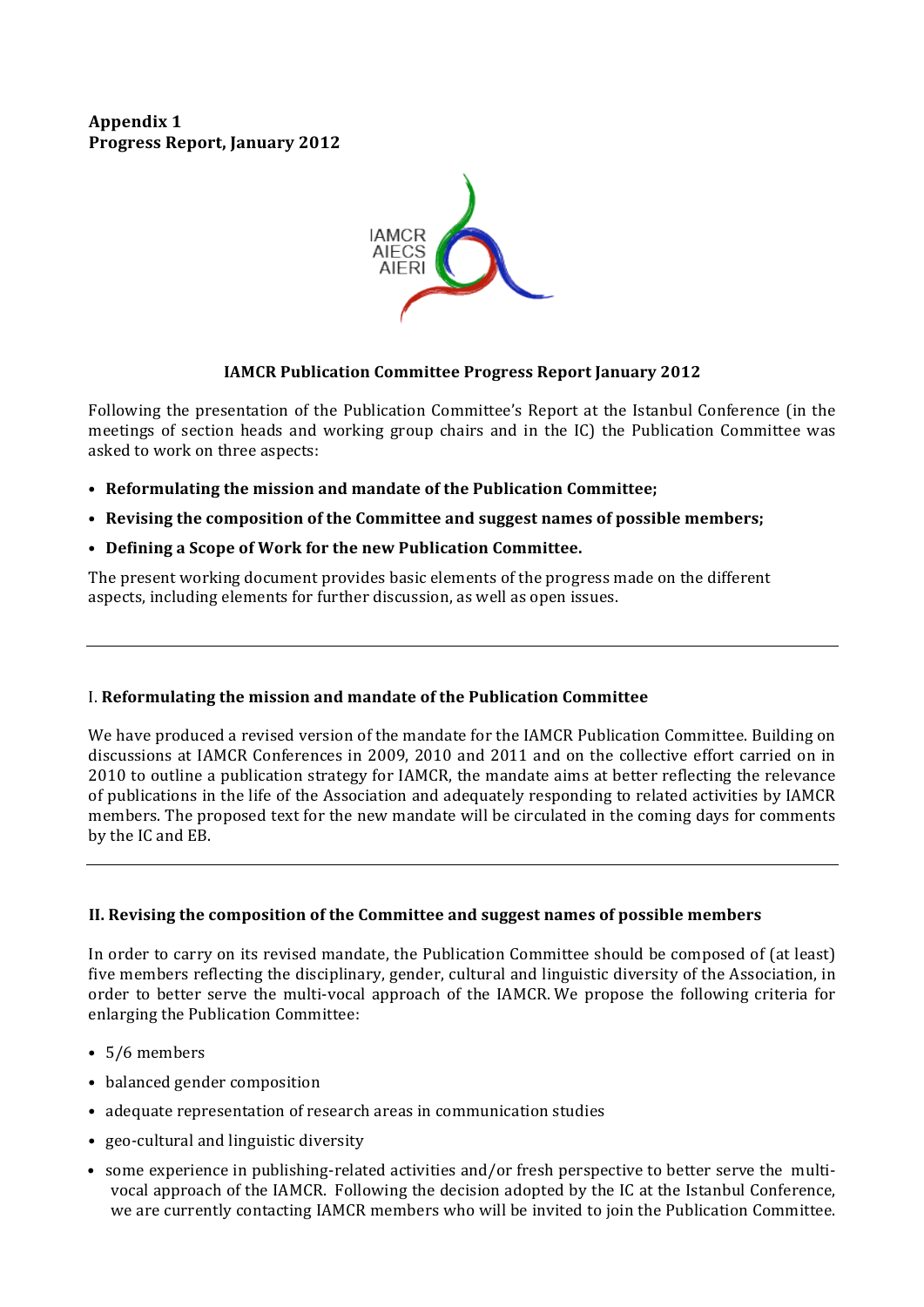The outcome of this process will be communicated to the IC before the upcoming Durban Conference.

#### **III.** Defining a Scope of Work for the new Publication Committee

Towards the definition of a Scope of Work aimed at strengthening the capacity of the new Publication Committee to support IAMCR publication-related activities, the following matters are being considered:

a) Relationships with all publication-related activities within the IAMCR. b) Developing a work plan. c) Elaborate internal communication modes for the Committee.

#### **III.** a) Relationships with all publication-related activities within the IAMCR

#### *Book series (post-Hampton)*

Considering that Hampton Press will stop its publishing (but will continue to distributed already published titled in the IAMCR series), the PC has been looking into opportunities to develop collaborations with new publishers, in due consideration of their distribution capacity, willingness to publish for broad publics as well as in languages different from English. Contacts are still ongoing. A decision will be taken in the coming weeks and communicated to the IC and EB.

#### *Handbook series (Blackwell)*

The Blackwell Handbook series is showing the potential of collecting and mastering the intellectual work of IAMCR sections and thematic strands. Three Handbooks have been published in 2011 (info available at: http://eu.wiley.com/WileyCDA/Section/id-410903.html):

- $\circ$  *The Handbook of Political Economy of Communications,* edited by Janet Wasko, Graham Murdock and Helena Sousa;
- The Handbook of Media Audiences, edited by Virginia Nightingale; § The Handbook of Global *Media and Communication Policy, edited by Robin Mansell and Marc Raboy.*
- o *List third?*

#### *Conference books*

Books from IAMCR conferences are a responsibility and choice of the Local Organizing Committee (LOC). Two books have been published as outcomes of recent Conferences:

o Mexico 2009: *Vega Montiel Aimée (ed) (2012) Communication and Human Rights, UNAM-CEIICH / IAMCR (404 pages. English / Spanish, bilingual edition)* 

o Braga 2010: *Pinto, Manuel e Sousa, Helena (eds.)* (2011) Communication and Citizenship, *Rethinking Crisis and Change, Coimbra: Gracio Editor.* Free for download in the Communication and Society Research Centre site: http://www.comunicacao.uminho.pt/cecs/publicacoes.asp?startAt=2&categoryID=678& newsID=2324

#### **The IAMCR Newsletter**

The IAMCR Newsletter features information about IAMCR activities and events and news about grants, scholarships and opportunities for collaboration. The newsletter is edited by IAMCR Vice-President John Downing with the assistance of Comunica. Issues of the newsletter are emailed to IAMCR members. Past issues are available online for the general public on the IAMCR website: http://iamcr.org/newsletter-newsmenu-335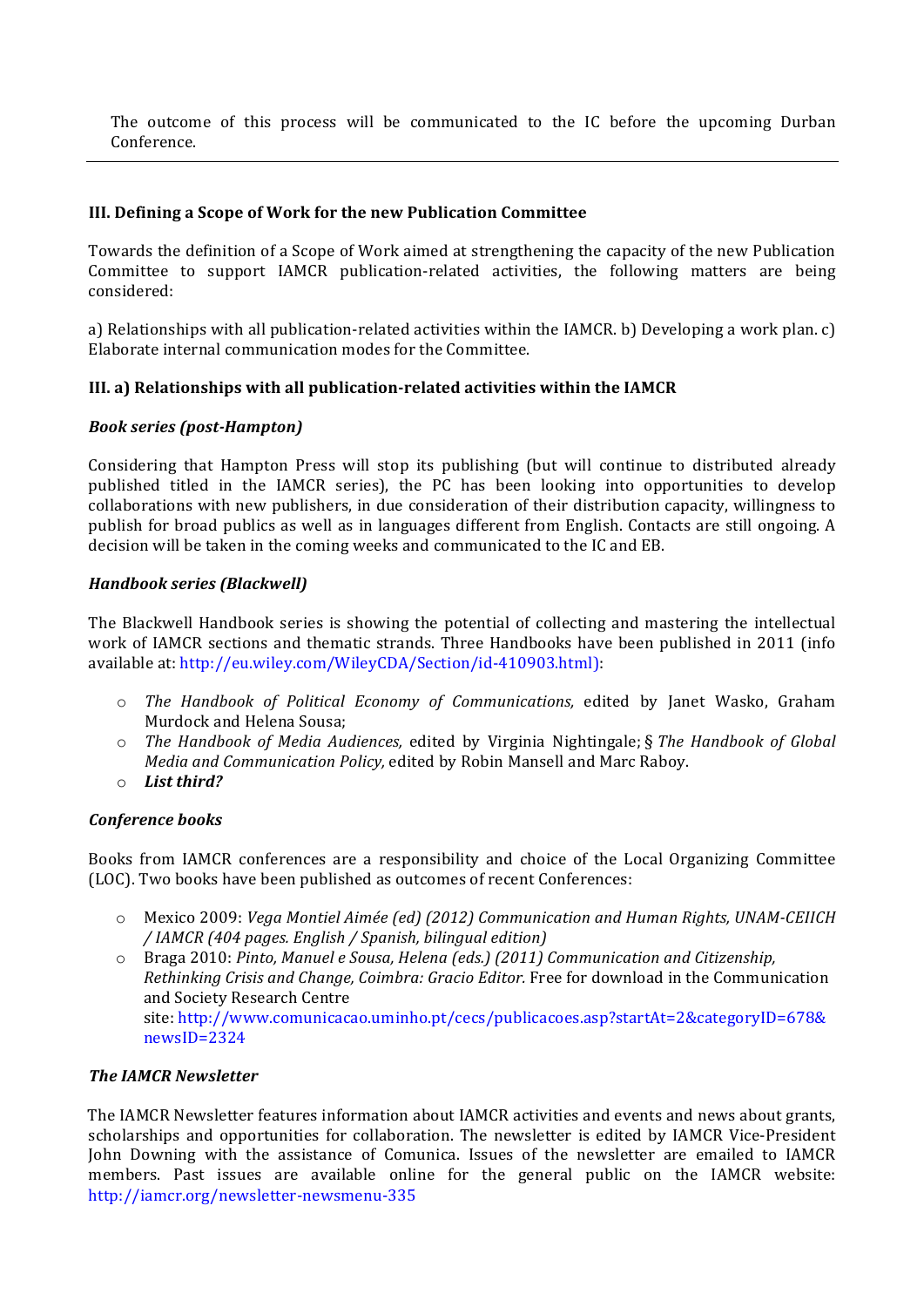### **III.b)** Developing a work plan

The work plan will be elaborated by the new/enlarged Publication Committee, and will promote articulation and synergies between the following activities:

- $\circ$  IAMCR publication series (Blackwell Handbooks and new series to be set up);
- $\circ$  IAMCR Conference books (role of Publication Committee, general guidelines to LOC, fostering open access to online volumes);
- o IAMCR newsletter:
- o IAMCR *eConversations series on IAMCR website (From discussion in Istanbul:*  These could consist of e.g. 1000-word interventions on specific issues the Associations deems as important; such as: South- North dialogue; 'greening' and scholarly activities...);
- $\circ$  Outreach to other publication initiatives and communities (create connections to journals in Africa, Asia, Latin America; and with regional associations around publications. Consistently, expand list of Communication Journal on IAMCR website);
- $\circ$  Move forward on proposals made for an IAMCR publication strategy (as per report presented in Braga 2010);
- o Else...

#### **III.** c) Elaborate internal communication modes for the Committee to work in an effective **and transparent manner**

The new Committee will discuss how best to facilitate exchange amongst PC member and between Committee and membership at large:

- o The PC will have a dedicated mailing list for exchange of information among members of the Committee;
- $\circ$  It will operate through skype/virtual meetings at least once every two months and produce short reports to be circulated;
- o It will produce a yearly Report to be presented at IAMCR Conferences;
- $\circ$  It will coordinate content of publication-related materials on the IAMCR website;
- $\circ$  It will develop effective mechanisms to keep track of ongoing publications by IAMCR members within IAMCR series:
- $\circ$  o Else...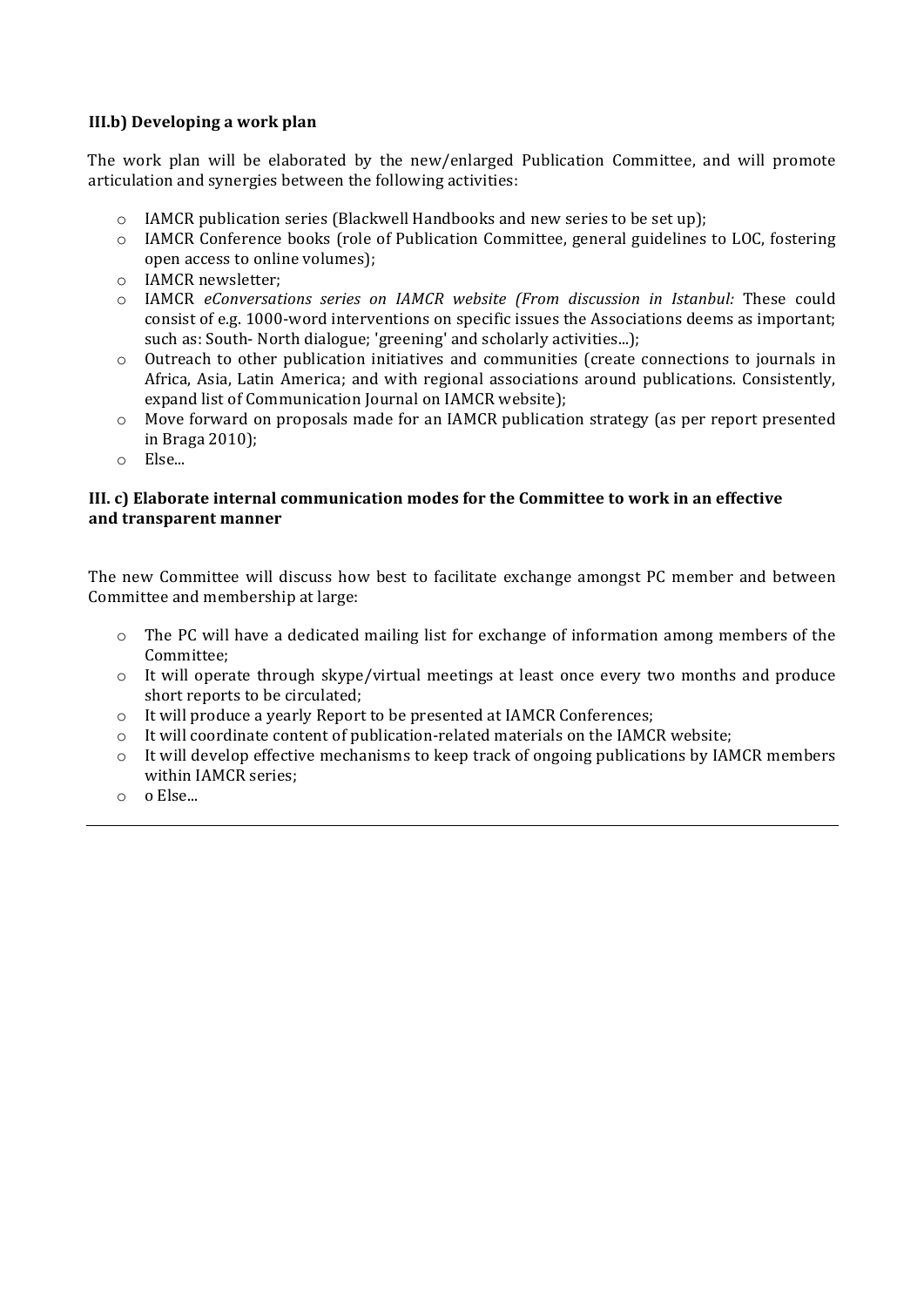### **Appendix 2** About a publishers network for critical concepts (synthesis of PC discussions by Friedrich Krotz)

Promotion of critical concepts, research, and theory is a main aim of IAMCR. Another main aim of IAMCR is to promote cultural and language diversity. *A publication policy of IAMCR then has to aim:* to promote the creation of critical thought and theory in the different cultures of the world and to support equal access for all cultures and language groups respective the academic institutions to *that critical thought and theory.* This then demands that critical thought and theory may be published world-wide, through globally publishers able to sell IAMCR generated books at reasonable cost.

As long as we do not have a Babel fish, translations are expensive, especially if every book or article written in one language should be translated into all other languages. In the long run, it may be possible to support more than one language, but IAMCR today even cannot guarantee a translation of a conference or a paper in or from one of the three supported languages (English, French and Spanish). We thus should concentrate on one language first that may be helpful to connect the people from different cultures. Currently English serves as the language that is most known as a second language of this group of people. This means that we should consider supporting translations from and into English. If English is understood to be the lingua franca of academic culture, we can also expect that more and more academic researchers in the age of the internet will learn some English as a second language, so that they may not any longer need translations for the distribution of their intellectual work. There then is only a support in writing, e.g. proof reading, and in reading necessary, which is much cheaper than a translation.

In such a setting, the *Publication Committee* (*PC*) can concentrate – maybe as a first step – on solvable tasks: It *should care for cultural diversity of the input and make the output accessible for all*. 

*Cultural diversity of the input:* this on the one hand will be a long-term task of the PC. But besides the organization of handbooks and similar book series, we should care for organizational structures such that others support what we are doing. This is the background of the proposal, to organize a common portal for academic journals from different cultures to start an exchange between them, for instance by helping them to write in a first step English language abstracts of their articles and thus begin an exchange of topics and critical perspectives.

*Access for all to the output*: In the first step, this means access to English language books and journals with critical theories, research and ideas. This means that we need publishers who distribute the books and other content organized or edited by IAMCR and IAMCR members not only in the northern parts of the world, but also in the other ones. And the prices must be calculated such that also people and libraries of the southern parts of the world can pay them. IAMCR thus *must organize* a network of book publishers in the world, such that the rich ones *support the poor ones.* We do not need only hard cover books, but also paperbacks and Ebooks, with low prices in the southern parts of the world.

Thus we need publishers who support this. Here, *different ways and solutions seem possible*. The starting assumption is that there today are no publishers who distribute books to the whole world at a low price. The great publishers today are located in England or US and make their money with hard cover books especially in the northern parts of the world. We ask then whether we might a find a publisher:

• who distributes books globally as E-books and has low prices in the south?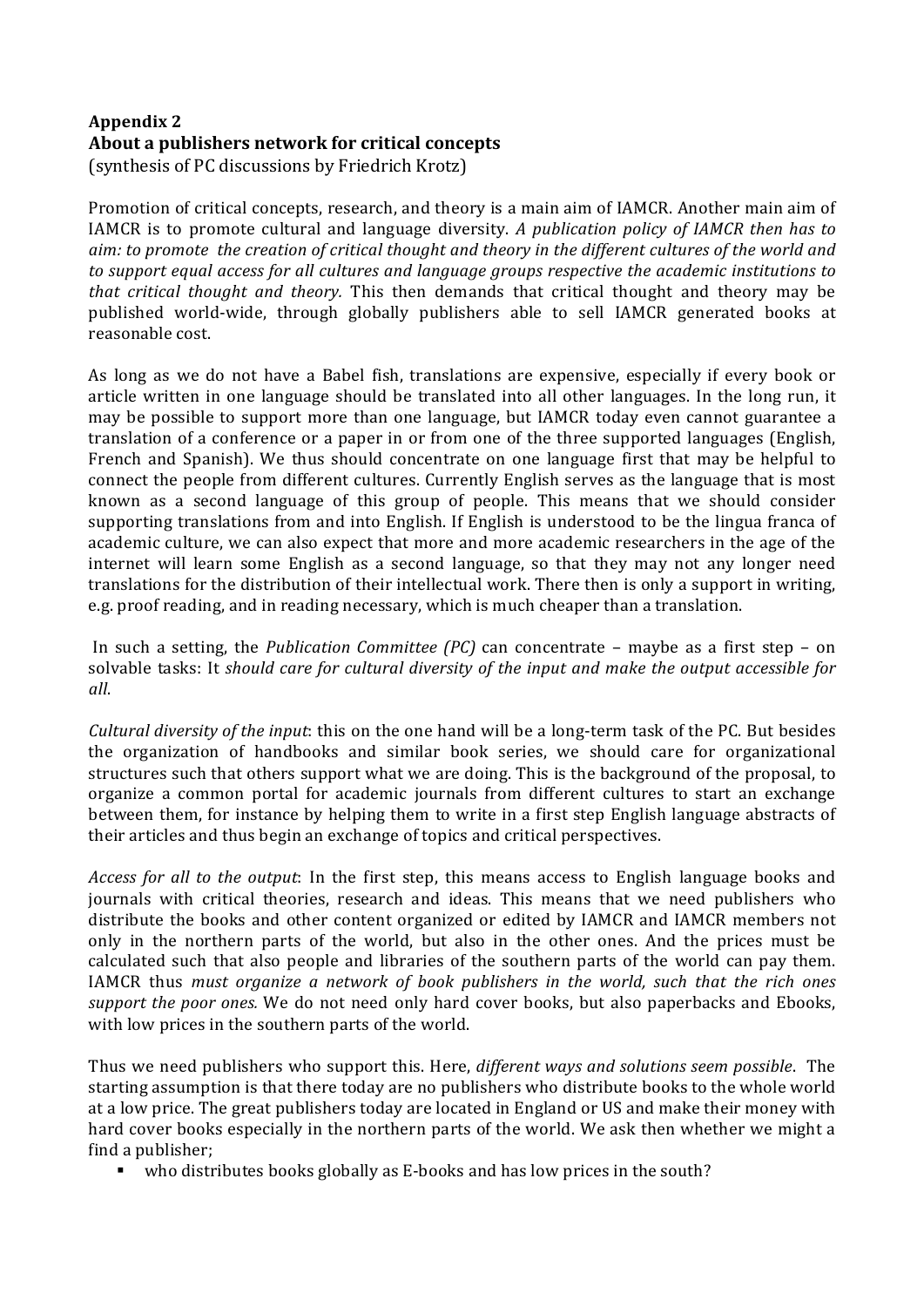- who produces hard cover books in English for the libraries of the north, willing to make these accessible one year later as an E-book, for a price that may be different in low income countries, following the UN segmentation?
- who owns the rights of a hardcover book only for a year and then would allow IAMCR to transfer rights to an E-Book publisher for a low price?
- who gets the rights of a hardcover book only for the higher income countries, e.g. in northern America, Europe, Japan and Australia and so on, but supports by his earnings other publishers in the south who have the e-book-rights and lower costs for Africa and other low income countries?
- Who can support other possibilities, such as journal publications?

*We* thus need publishers who are interested supporting such a strategy for *IAMCR*. They must understand that books do not necessarily cost the same for all constituents, independent of the income of the people. They must develop an E-book-Strategy for the south or at least accept the IAMCR PC strategy.

Are there publishers who accept to get the rights only for a year or two? Are there publishers in the north who may accept such a strategy of IAMCR? Are there publishers in the north who are ready to transfer a part of their income from expensive hard cover books with publishers in the south? Or make it possible to sell the same book in hard cover and as an Ebook? Do such publishers exist?

*(this last paragraph may be repeating same ideas as bullet points above and not be necessary).*